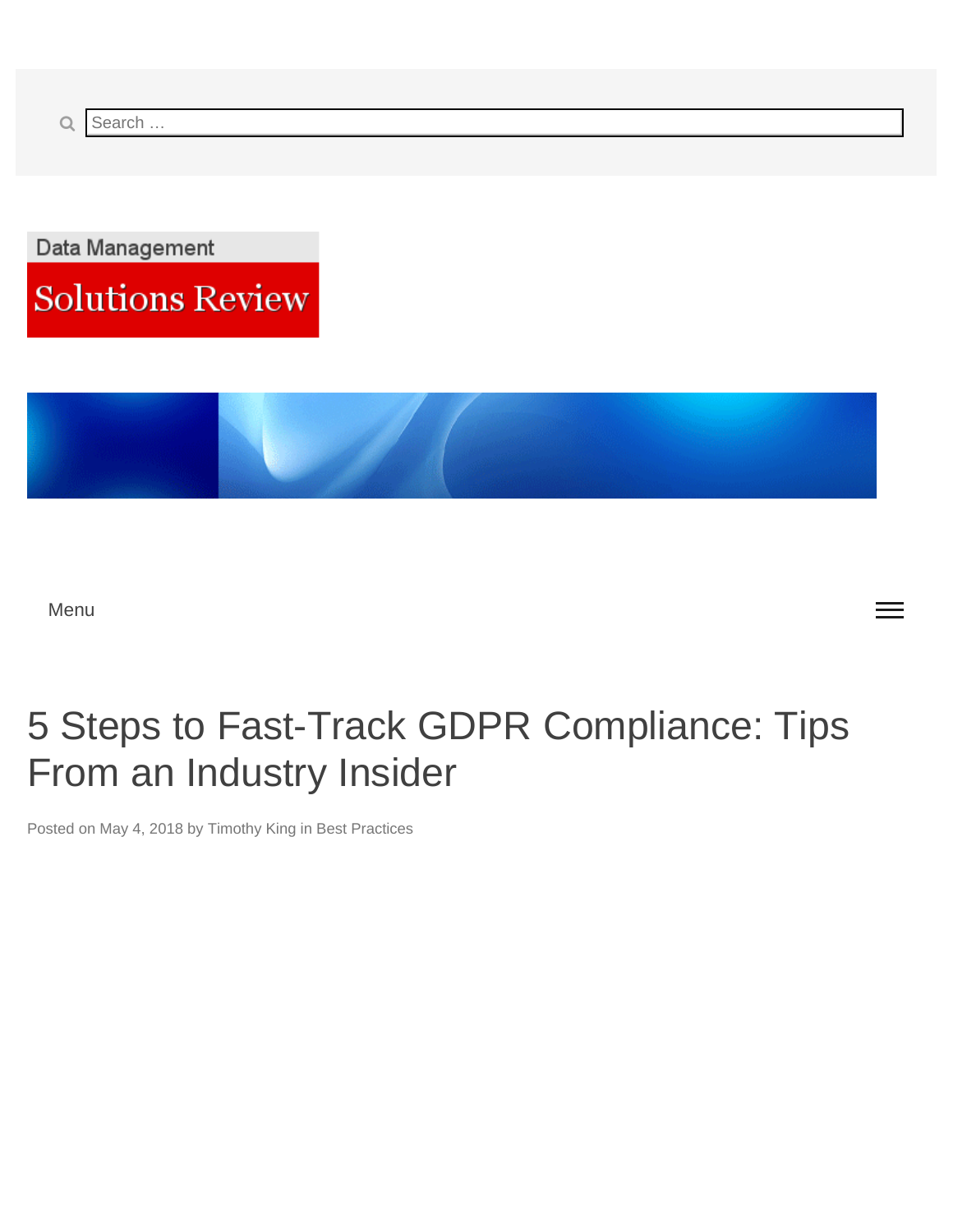

# **By Majken Sander**

Only a few days to go now. **The GDPR clock strikes on May 25, 2018.** Industry pundits are either ramping up scare stories about the impending GDPR legislation – or totally ignoring it.

Even though it's not happened yet, a lot of people already seem fed up with it. Some say this is a "draconian" new law which poses a threat to the way all companies operate. Some have even described it as a mechanism placed under businesses that could potentially destroy all the data companies hold, along with their rights to analyze it as they see fit.

But let's all calm down and look at this more pragmatically. If you're not already GDPR-ready, here's a quick way for you to prepare an overview of what you need to do. And if you're in the middle of your journey, you might still find value in this as a checklist. If you've already done everything, then please reach out to me as I really want to hear about all about your process, findings, challenges and how you solved it.

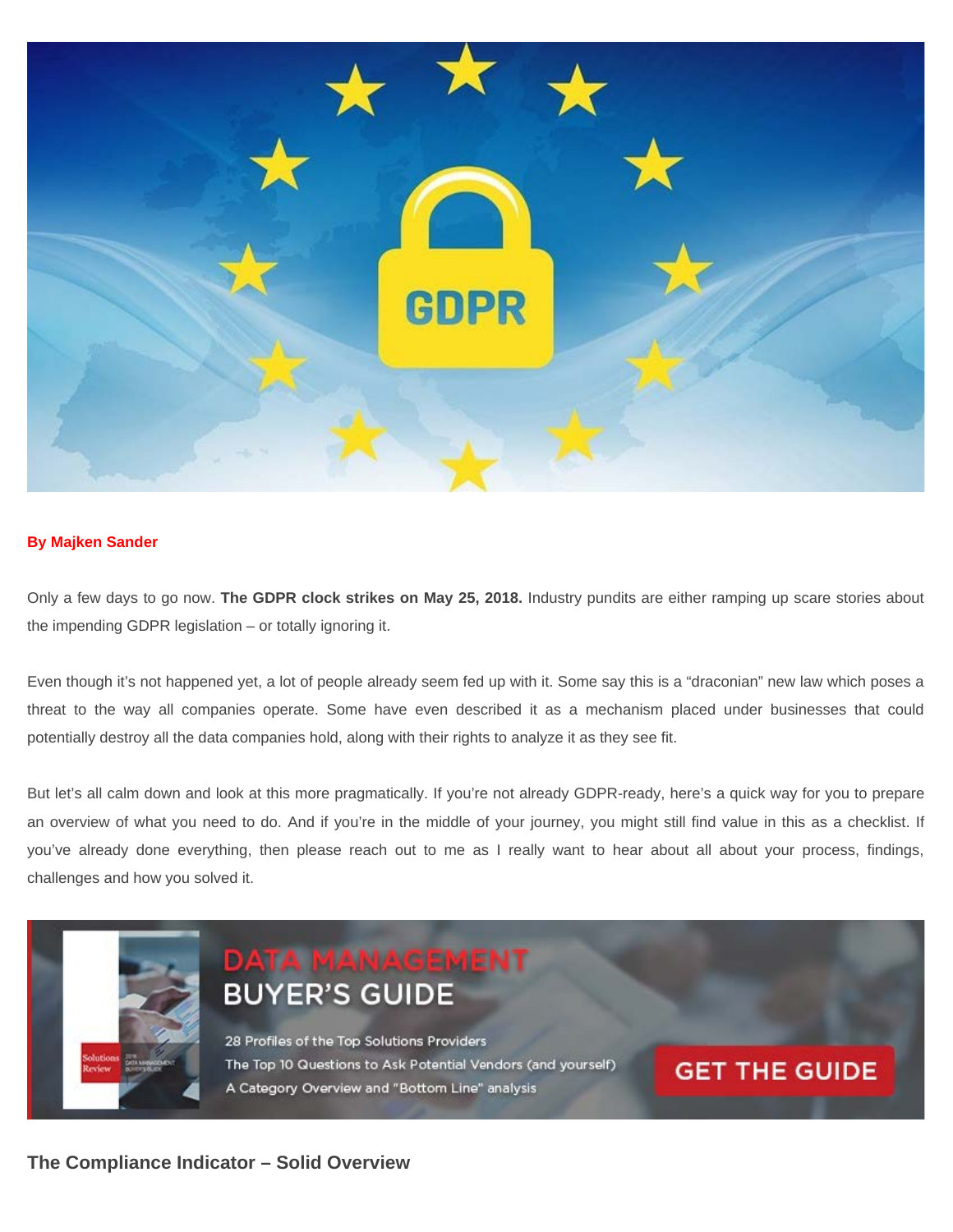To get an overview of the process of obtaining a GDPR-compliant BI and analytics solution, walk through the topics of the compliance indicator diagram as show below. Evaluate this methodology piece by piece and in order to determine your company's current state.

If, for example, it scores you as being heavily manually driven, as well as unable to anonymize and aggregate, then you'll know where to focus your attention on.

Some of the measures also suggests that you might benefit from adding some degree of automation to your current BI and analytics environment. Such automation would let you and every employee working with your data focus on the analysis and data usage part, freeing you from the more tedious, repetitious tasks to IT technology solutions. In this way, automation enables your organization to benefit in the largest possible extent from the business value that can be found within your data.

With that, let's take a look at a complete five-step process that you should follow.



# **1. Documentation**

It all begins with an overview of your current data landscape.

Which data do you hold? Which source systems do they come from? Where is your data stored?

As simple as this may sound, in some cases it might mean having to look into old hand-coded scripts that are currently extracting the data, perhaps performing transformations and then moving the data from the source system to one or more target systems. This can be complicated, especially if the person who created the original scripts no longer works for the organization.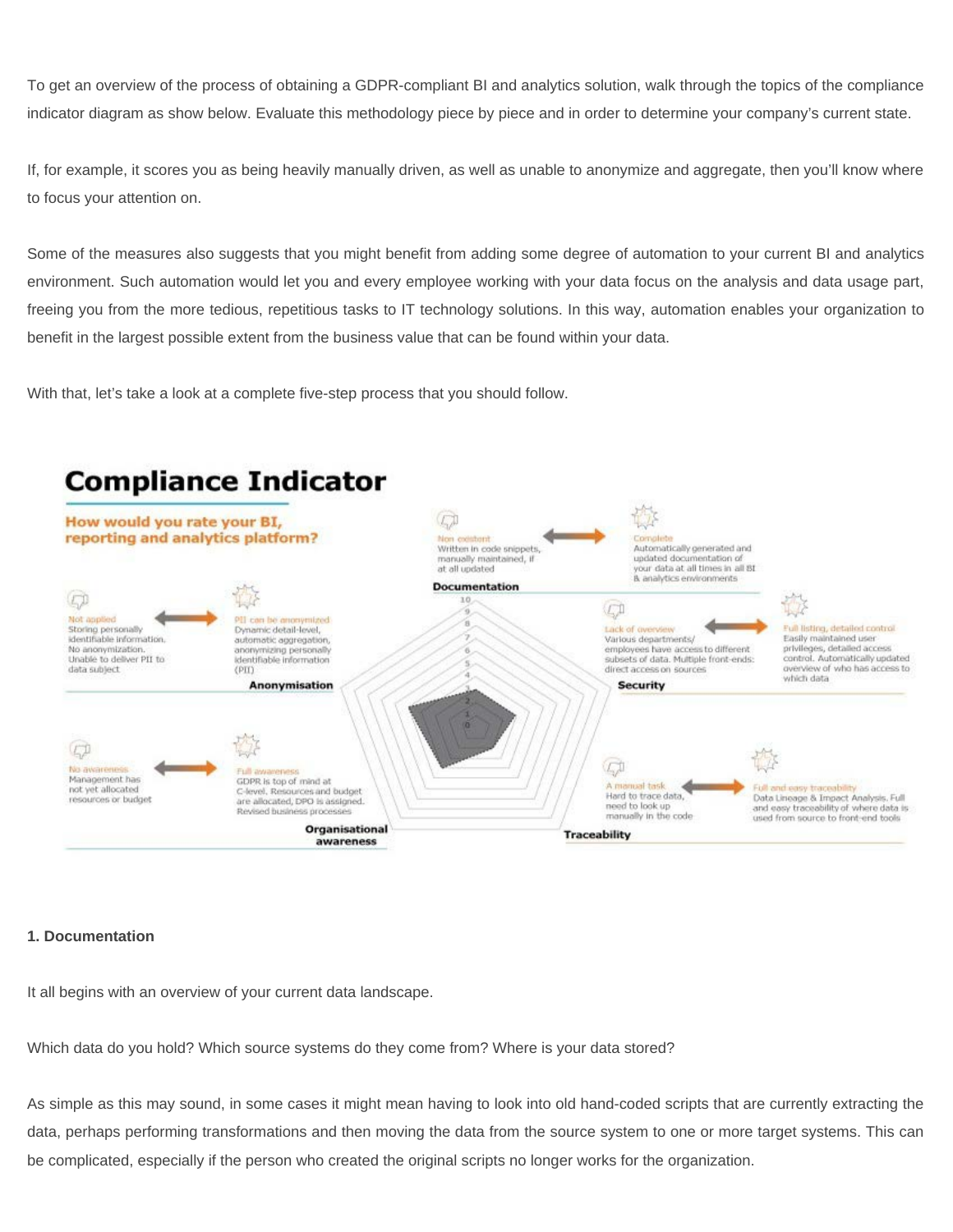Thankfully, modern BI platforms can automate documentation on demand, which makes it easy for you to deliver up-to-date documentation whenever an audit requires you to do so.

#### **2. Traceability**

Could you simply explain to someone where the data you are looking at originates from? Could you answer the questions, "Where does this field originate from?" or "How is this measure calculated?"

For example: Could you say, "The measure 'Gross' is calculated based on the amount from each invoice line and the currency as stated on the line, at the rate found in the currency table in the ERP system. It is updated once a month."

When evaluating traceability, taking the opposite direction can also be helpful. You can ask, "In which measures is this database field from this source system used?" Preferably, you should be able to trace the use all the way to the dashboards, apps and data visualizations it is part of.

A really helpful BI and analytics implementation makes it possible for you to "go both ways" when trying to trace the life of your data. This can be crucial in explaining why you are holding this data.

#### **3. Security**

Next, you need an overview of all the people who have access to each specific set of data.

One starting point could be to describe each person by role or job function, to decide which data is relevant to that role and to grant access to them based on their reasons for needing it. When you do this, also remember to include the job functions related to IT personnel, database log files, back-up systems and so on.

#### **4. Anonymization**

Let's consider what we call "anonymization and the 'right to be forgotten.'" Business processes comes into play here. When a customer contacts your company and asks to either see all the data you store on them or to exercise their "right to be forgotten," how will your BI and analytics solution handle this request?

Often the customer data is stored in the source systems. Extracting the complete dataset for each individual might be a tiresome task if solved by querying across every relevant system. An alternative solution would be to access your data warehouse to extract the customer data. This leaves the source systems with no load due to customer queries. It would be a lot easier to assemble the data, as you only have to query one place, hence the data warehouse.

Things are a little different when it comes to the "right to be forgotten."' In some cases, deleting data that you no longer have any reason to store might bring some ERP systems to a halt since they simply will not accept data being deleted. If this is sorted by the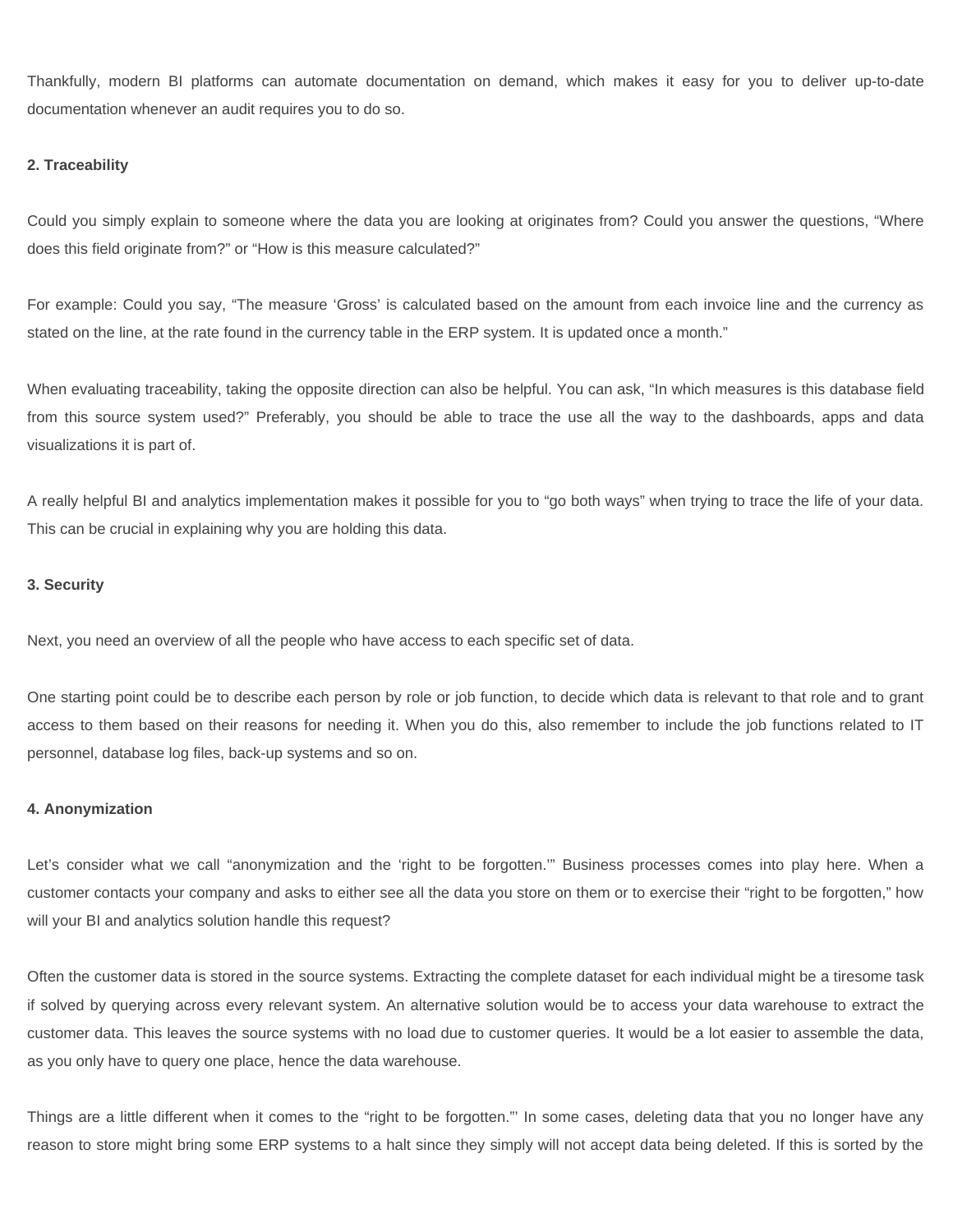vendor of your source systems, you may have to add parts of the customer's data to an aggregated data pool in your data warehouse and then delete the detailed dataset.

*For example: Sales lines representing one product at a certain price at a specific store are retained, although no customer numbers are attached to it.*

If you decide to store detailed data, then decide to what extent you might need aggregated tables and to what extent masking the data will be part of your solution. Does your current BI environment support automatic handling of data masking?

Oftentimes, it makes sense to leave the task of masking data to the data warehouse along with other things that require computational power, such as aggregations and summary tables. This approach leaves the tasks of analysis and visualization to the front-end tools.

#### **5. Organizational Awareness**

Management alignment is important and communication and buy-in throughout the organization is essential. Without a focus on commitment from management, becoming GDPR compliant will be an even larger challenge as the process requires people's attention, money and resources – even more so with the deadline rapidly approaching.

One initiative might require new work process to handle customer requests to see their data. Who will receive these requests, carry out the work and reply to each customer? Since business processes will change, management needs to be aware of this and take control. Personal skill sets might need upgrading, extra hours budgeted for to spend on new tasks and additional software licenses invested in. Maybe now is the time for you to re-think or revise your IT data and information architecture?

# **Benefits of GDPR Compliance**

There really is true value to be found in GDPR compliance. It will encourage us all – every organization that holds data – to take a closer look at which data we register and why we feel the need to hold it.

A proactive approach to this might result in your marketing efforts, not just by letting your customers know that you as a company cares about their privacy, but also by holding only relevant data to target the most active and receptive customers.

Internally, you can reap benefits by performing a health check on your current BI & analytics environment. Now could be the right time for data warehouse automation, governance project and security revision.

Be on the lookout for a BI and analytics platform that supports your future needs by being capable of adding more data and more sources at an ever-faster pace. Look for shorter time-to-data and the freedom of choice when it comes to using several different frontends and analytical tools and programming languages.

Seek out a platform that makes the most out of your data by supporting the decisions and insights in your company. Go for solutions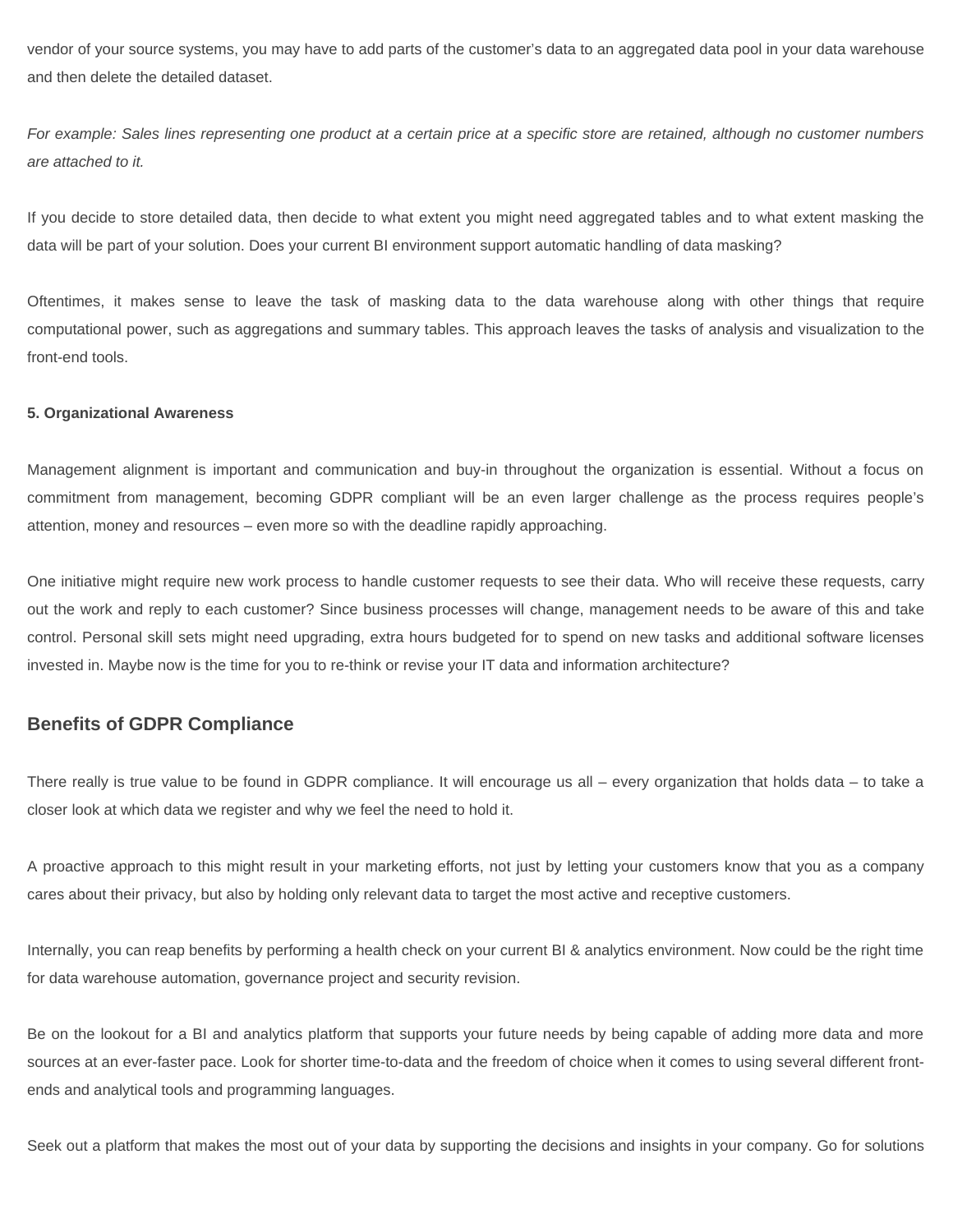

Majken Sander *is a data nerd, business analyst, and solution architect at TimeXtender. She is well-known in industry circles as an influential industry executive, international speaker, and accomplished data expert. Majken has worked in IT, management information, analytics, business intelligence and data warehousing for more than 20 years. She is a tech evangelist and blogs on topics like business value of data, Data Warehouse Automation, GDPR, BI and Analytics at TimeXtender's blog. Majken can be reached at* ms@timextender.com**.**

Check out these additional resources:

**2018 Data Management Buyer's Guide**



**2018 Data Integration Buyer's Guide**



**2018 Business Intelligence Buyer's Guide**

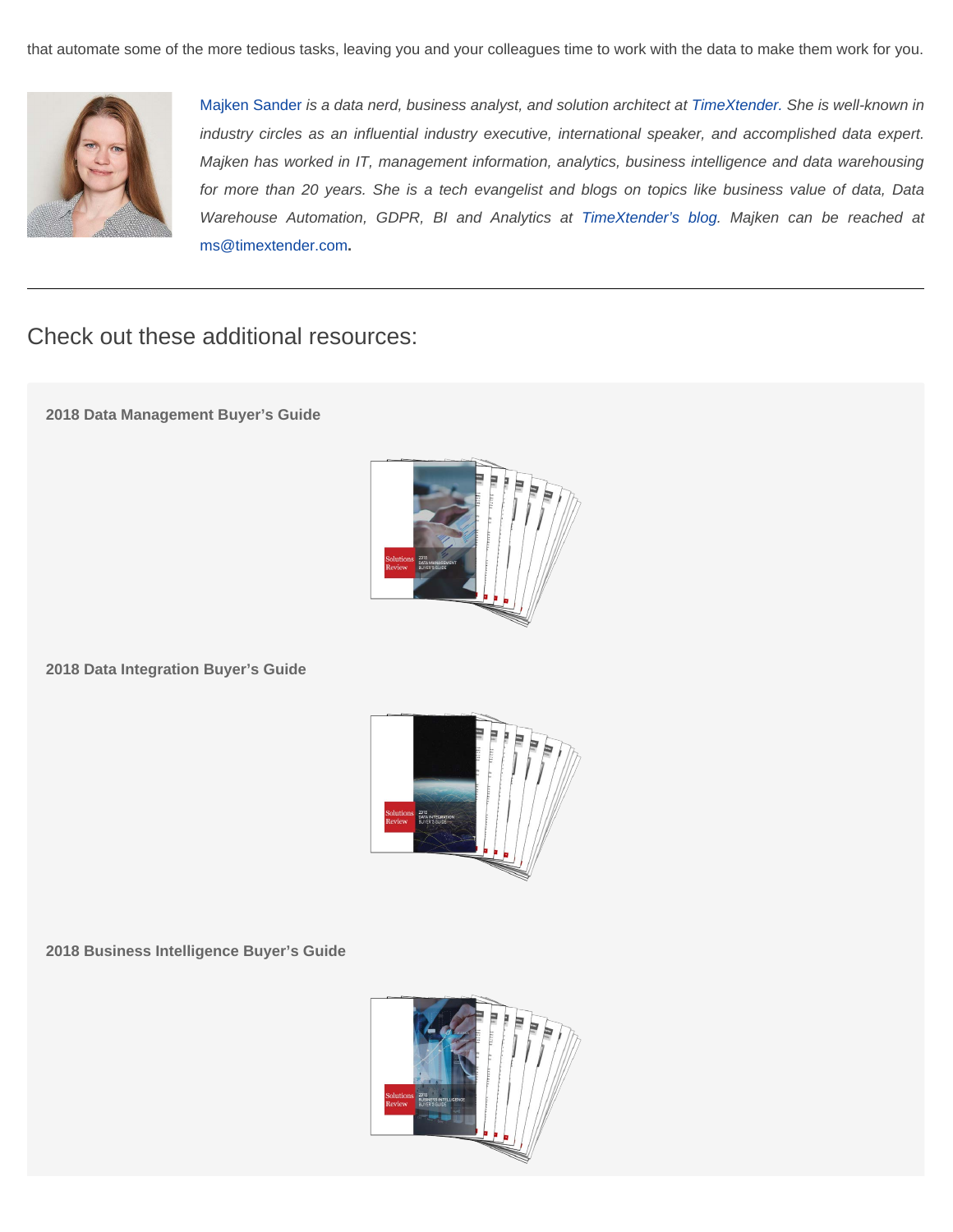| About      | Latest Posts                                                                                                                                                                                                                                                                                                         |
|------------|----------------------------------------------------------------------------------------------------------------------------------------------------------------------------------------------------------------------------------------------------------------------------------------------------------------------|
|            | <b>Timothy King</b><br>Editor, Data and Analytics at Solutions Review                                                                                                                                                                                                                                                |
| Follow Tim | Timothy leads Solutions Review's business intelligence, data integration, and data management areas<br>of focus. He is recognized as one of the top influencers in big data, and the number-one authority in<br>enterprise middleware. Timothy has also been named a top-75 global business journalist by Richtopia. |

# **Share this:**

|                                                                                           | Google<br>$\Box$ LinkedIn<br>$\Box$ Facebook<br>$\Box$ Email<br>$\Box$ Twitter            |                                                                             |  |  |  |
|-------------------------------------------------------------------------------------------|-------------------------------------------------------------------------------------------|-----------------------------------------------------------------------------|--|--|--|
| Tagged<br>General Data Protection Regulation   Majken Sander   TimeXtender<br><b>GDPR</b> |                                                                                           |                                                                             |  |  |  |
| $\left\langle \right\rangle$                                                              | Previous<br>KMWorld 100: 10 Data Management and Analytics<br><b>Providers That Matter</b> | <b>Next</b><br>CRN Big Data 100: 10 Data Management Tools We ><br>Recommend |  |  |  |

# Related Posts